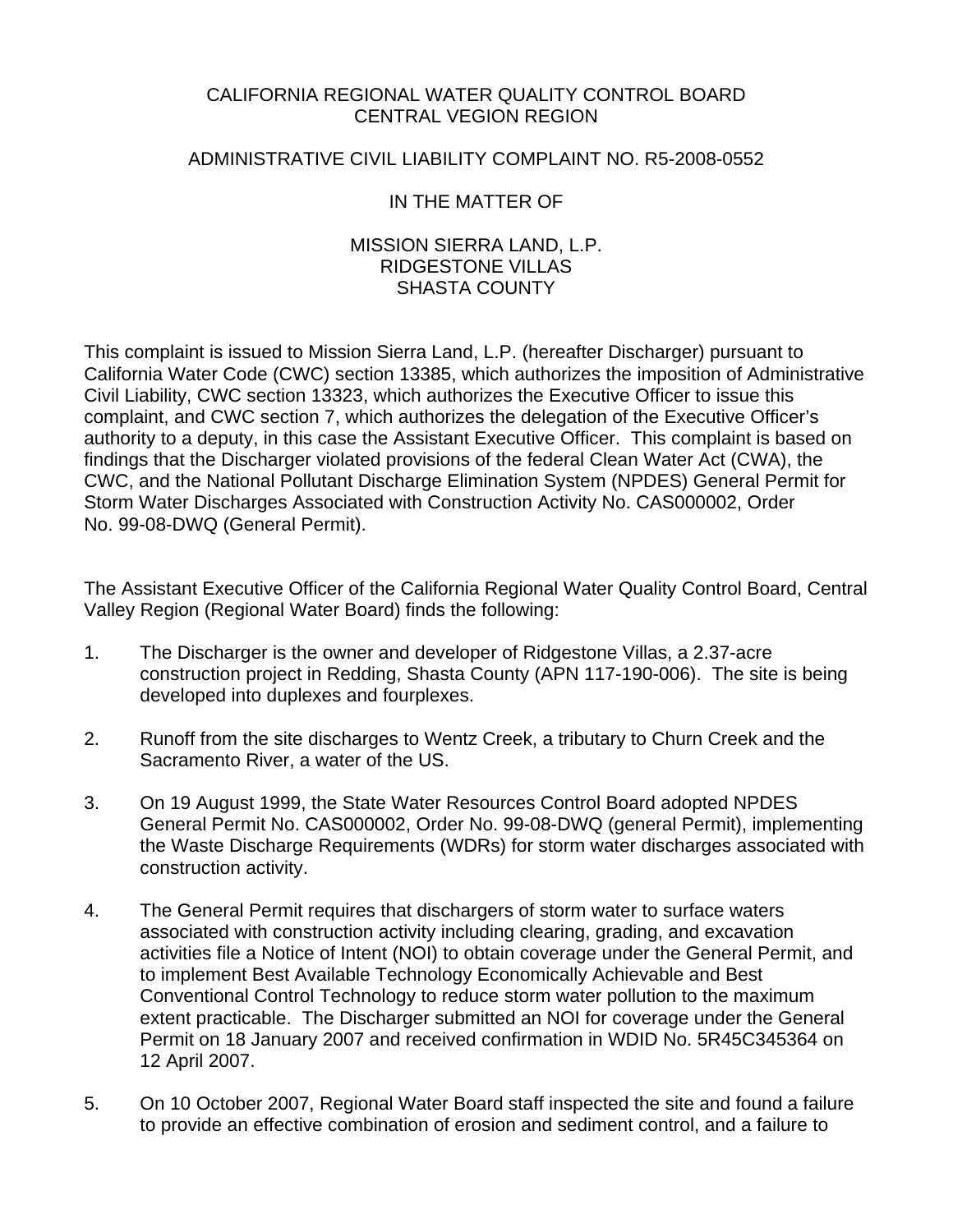install, implement, and maintain storm water construction BMPs. Specifically, there was no concrete washout on-site at the time of the inspection, and staff observed that concrete trucks had washed out directly onto the ground. There was significant amount of concrete waste on the ground. The violations of the General Permit observed by staff included:

- a. Failure to implement an effective combination of erosion and sediment control Best Management Practices (Section A: Storm Water Pollution Prevention Plan (SWPPP), No. 6-Erosion Control and No. 8 – Sediment Control).
- b. Failure to maintain, inspect and repair Best Management Practices (BMPs) (Section A: SWPPP, No. 11-Maintenance, Inspection and Repair).
- c. Failure to train contractors and/or employees regarding inspections and maintenance of BMPs (Section A: SWPPP, No. 12-Training).
- d. Failure to maintain control measures identified in the SWPPP (Section A: SWPPP, No 1-Objectives).
- e. Discharging storm water causing or threatening to cause pollution, contamination, or nuisance (Discharge Prohibition A.3).
- f. Failure to implement the SWPPP developed for the construction activity, such that storm water discharges and authorized non-storm water discharges shall not cause or contribute to an exceedance of any applicable water quality standards contained in a Statewide Water Quality Control Plan and/or the applicable Regional Water Quality Control Board's Basin Plan (Receiving Water Limitation B.2).
- g. Lack of implementation of controls to reduce pollutants in storm water discharges from their construction sites to the Best Available Technology/Best Conventional Pollutant Control Technology) performance standard (Special Provision C.2).

These violations may be grouped into three distinct categories: 1) failure to install and maintain erosion and sediment control BMPs (violations a, b, d, f, and g); 2) failure to train contractors and/or employees regarding inspections and maintenance of BMPs (violation c); and 3) discharging storm water causing or threatening to cause pollution, contamination, or nuisance (violation e).

6. On **8 November 2007** Regional Water Board staff issued a Notice of Violation to the Discharger for failing to provide an effective combination of erosion and sediment controls, for discharging construction waste (oily concrete waste water, etc.) to storm drains, and for the continuing threat of a discharge of sediment to waters of the state.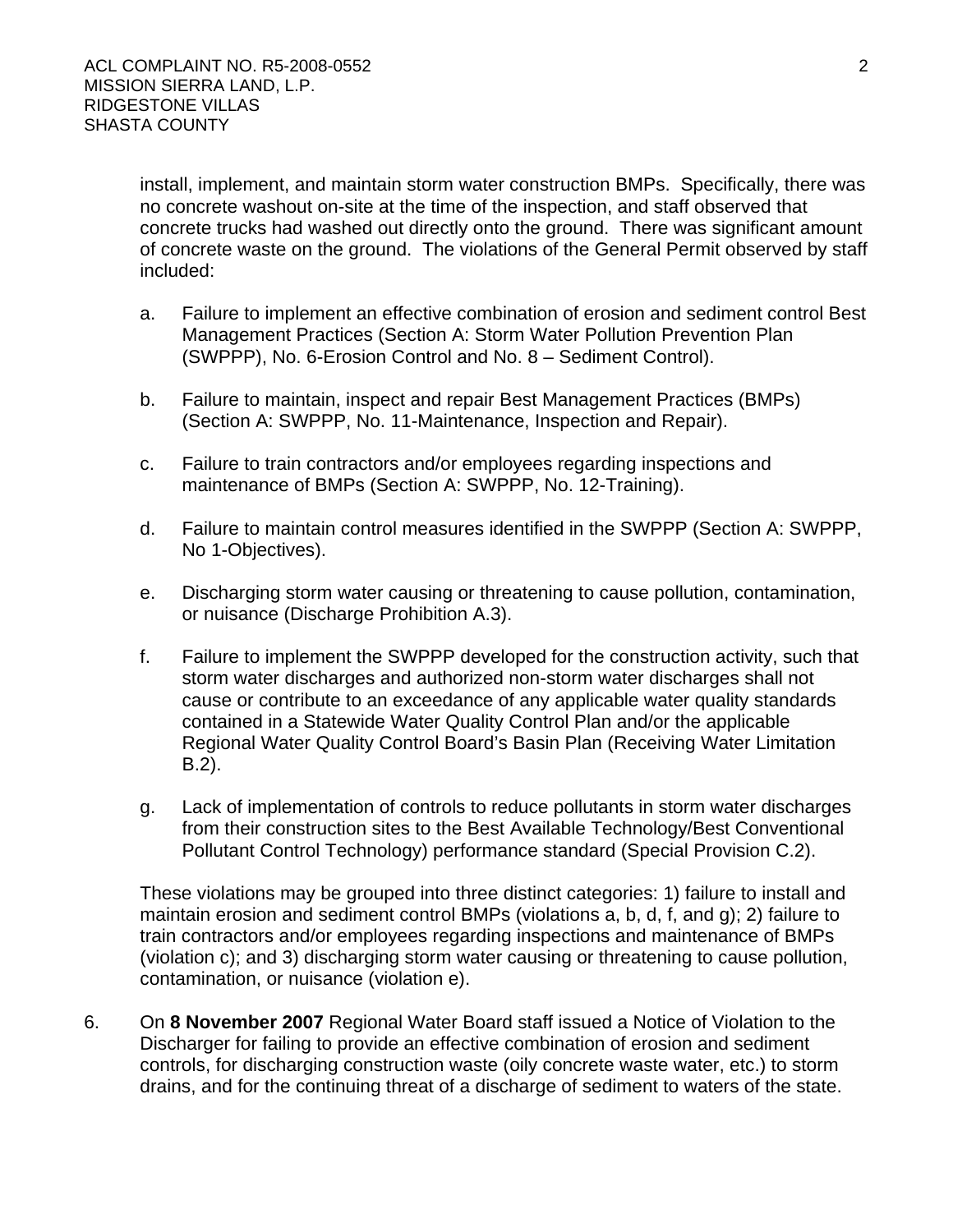#### 7. CWC section 13323 states, in part:

*"Any executive officer of a regional board may issue a complaint to any person on whom administrative civil liability may be imposed pursuant to this article. The complaint shall* allege *the act or failure to act that constitutes a violation of law, the provision authorizing civil liability to be imposed pursuant to this article, and the proposed civil liability."*

- 8. **Maximum Civil Liability.** Per CWC section 13385(c), the Regional Water Board may assess fines of up to ten thousand dollars per violation per day. As described in Finding No. 5, *supra*, three distinct sets of violations were noted on the single inspection. No runoff calculation was performed that would lead to a per-gallon assessment under CWC section 13385(c)(2). Therefore, the maximum administrative civil liability that may be assessed is thirty thousand dollars (\$30,000) (\$10,000 per violation per day, 1 day, 3 distinct violations).
- 9. **Minimum Civil Liability.** CWC section 13385(e) provides that, at a minimum, civil liability shall be assessed at a level that recovers the economic benefit or savings, if any, derived from the acts that constitute the violations. The Discharger should have redirected laborers to create an adequate concrete washout and repair the storm water BMPs, and should have invested more time training contractors and/or employees. The Regional Water Board does not have an accurate calculation as to the economic benefit that inhered to the Discharger, but estimates that the proposed fine exceeds the economic benefit or savings from the violations.

| <b>Factor</b>                      | <b>Consideration</b>                                      |
|------------------------------------|-----------------------------------------------------------|
| Nature, Circumstances, Extent,     | Complying with the SWPPP, educating subcontractors,       |
| and Gravity of the Violations      | and maintaining BMPs could have prevented the             |
|                                    | discharge of waste.                                       |
| Degree of Culpability              | The Discharger is responsible for compliance with the     |
|                                    | General Permit and its own SWPPP.                         |
| <b>Voluntary Cleanup Efforts</b>   | The Discharger took immediate action to cleanup the spill |
|                                    | and to improve storm water BMPs after notification by     |
|                                    | staff.                                                    |
| Susceptibility to Cleanup or       | The contaminated soil was readily cleaned up and the      |
| Abatement                          | wastewater containment was improved.                      |
| Degree of Toxicity of the          | Concrete wastewater has a high pH and is highly toxic to  |
| Discharge                          | aquatic species.                                          |
| <b>Prior History of Violations</b> | Discharger does not have a history of violations.         |
| <b>Economic Benefit or Savings</b> | Minimal. Not redirecting a few laborers to repair storm   |
| Resulting from the Violation       | water BMPs resulted in minimal savings.                   |
| Ability to Pay                     | The Discharger has not submitted evidence of inability to |
|                                    | pay the penalty or ability to continue in business.       |
| Other Matters that Justice May     | Staff costs for responding to violation are \$2400        |
| Require                            |                                                           |

#### 10. **Water Code Section 13385(e) Factors:**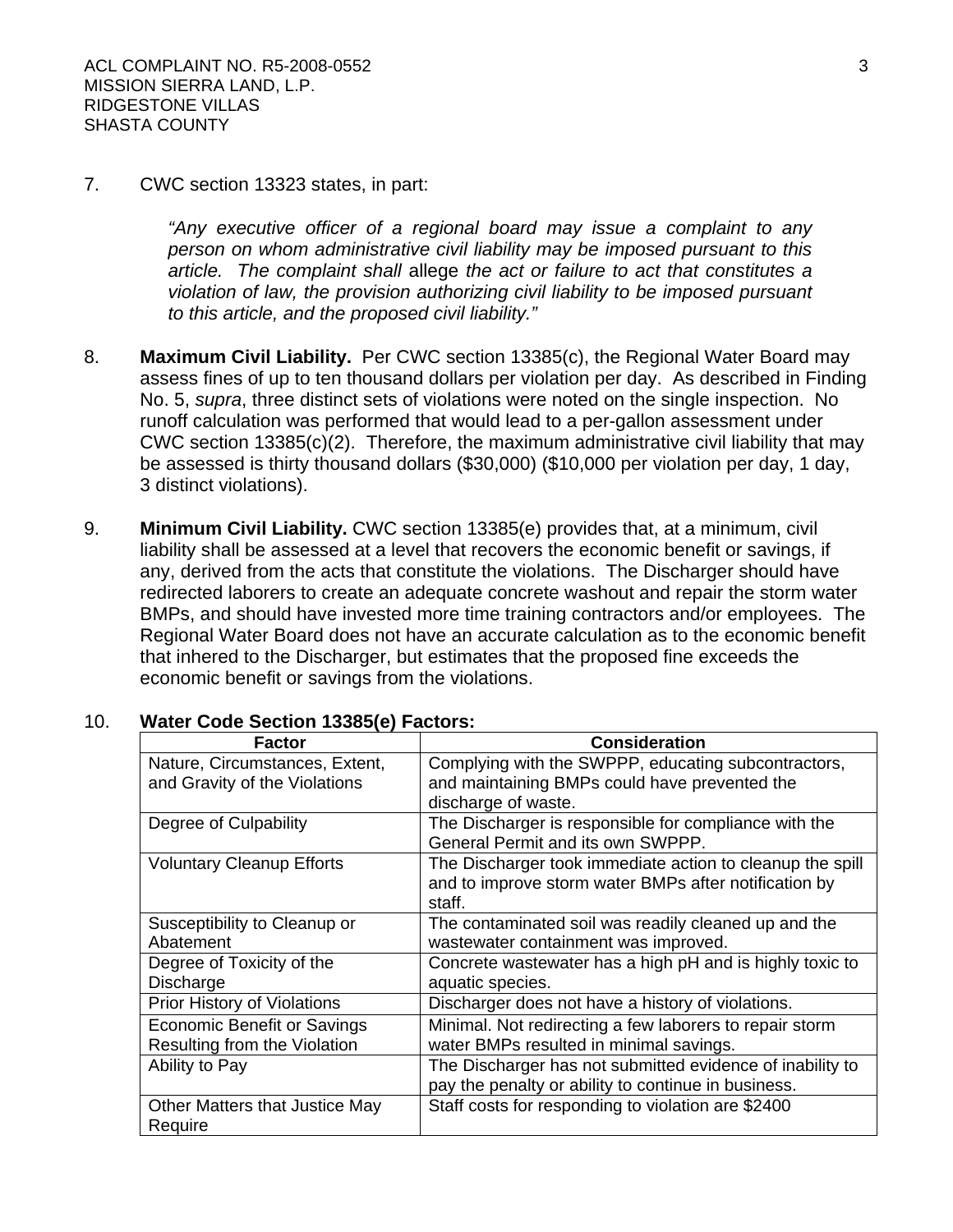# **MISSION SIERRA LAND, L.P., ARE HEREBY GIVEN NOTICE THAT:**

- 1. The Assistant Executive Officer of the Regional Water Board proposes that the Discharger be assessed an Administrative Civil Liability in the amount of **ten thousand dollars (\$10,000).**
- 2. A hearing on this matter will be held at the Regional Water Board meeting scheduled on **23 / 24 October 2008**, unless the Discharger does either of the following **by 28 August 2008**:
	- a) Waives the hearing by completing the attached form (checking off the box next to item #4) and returning it to the Regional Water Board, along with payment for the proposed civil liability of **ten thousand dollars (\$10,000)**; or
	- b) Agrees to enter into settlement discussions with the Regional Water Board and requests that any hearing on the matter be delayed by signing the enclosed waiver (checking off the box next to item #5) and returning it to the Regional Water Board.
- 3. If a hearing on this matter is held, the Regional Water Board will consider whether to affirm, reject, or modify the proposed Administrative Civil Liability, or whether to refer the matter to the Attorney General for recovery of judicial civil liability.

 Signed By JAMES C. PEDRI Assistant Executive Officer

28 July 2008

**Date**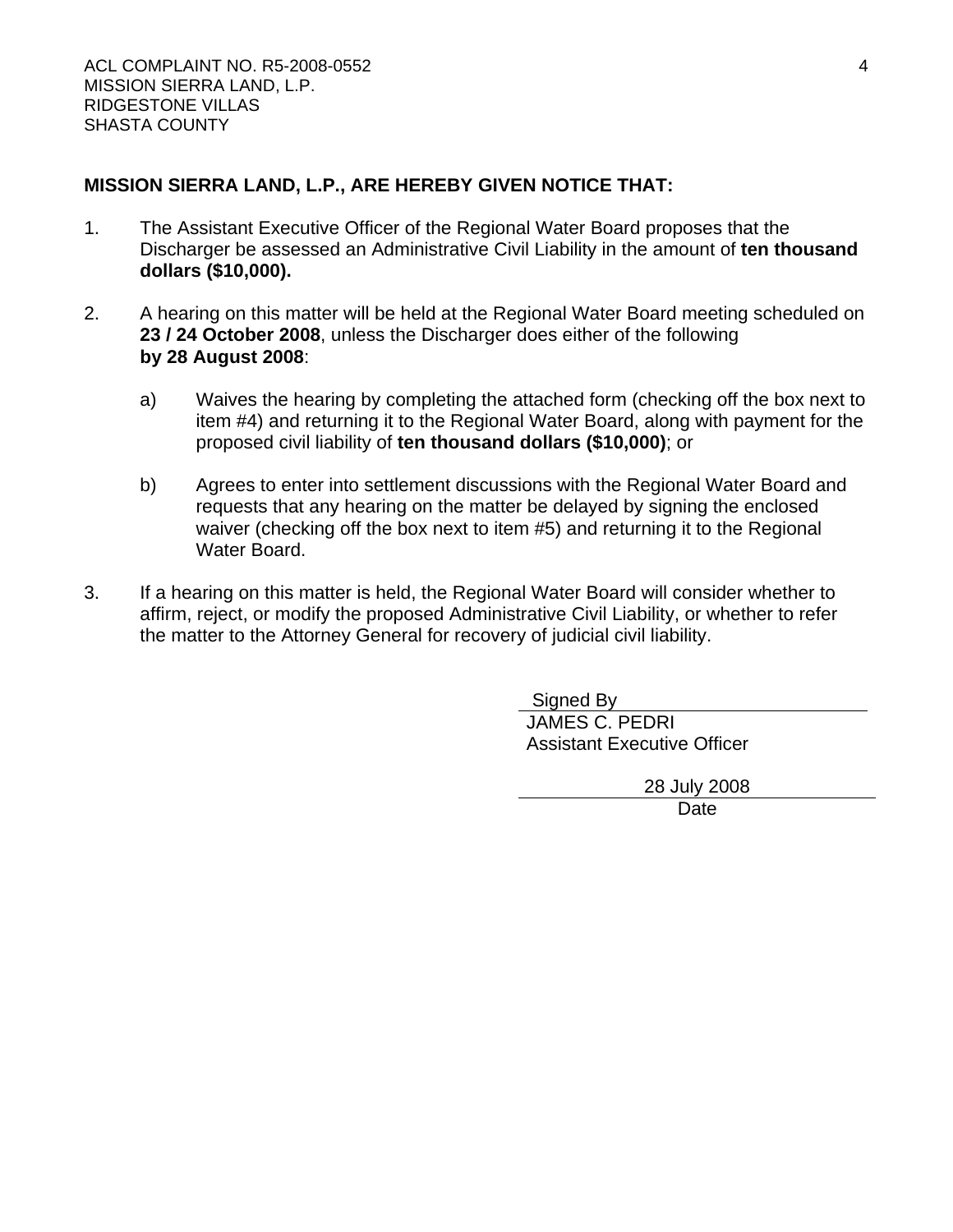### **WAIVER OF 90-DAY HEARING REQUIREMENT FOR ADMINISTRATIVE CIVIL LIABILITY COMPLAINT**

By signing this waiver, I affirm and acknowledge the following:

- 1. I am duly authorized to represent Mission Sierra Land, L.P. (hereinafter "Discharger") in connection with Administrative Civil Liability Complaint No. R5-2008-0522 (hereinafter the "Complaint");
- 2. I am informed that California Water Code section 13323, subdivision (b), states that, "a hearing before the regional board shall be conducted within 90 days after the party has been served" with the Complaint;
- 3. I hereby waive any right the Discharger may have to a hearing before the California Regional Water Quality Control Board, Central Valley Region (Regional Water Board) within ninety (90) days of service of the Complaint; and

# 4. F *(Check here if the Discharger will waive the hearing requirement and will pay the fine)*

- a. I certify that the Discharger will remit payment for the civil liability imposed in the amount of **ten thousand dollars (\$10,000)** by check, which contains a reference to "ACL Complaint No. R5-2008-0552" and is made payable to the "*State Water Pollution Cleanup and Abatement Account*." The Regional Water Board must receive payment by 28 August 2008, or this matter will be placed on the Regional Water Board's agenda for consideration as initially proposed in the Complaint.
- b. I understand the payment of the above amount constitutes a settlement of the Complaint, and that any settlement will not become final until after the 30-day public notice and comment period mandated by Federal regulations (40 CFR 123.27) expires. Should the Regional Water Board receive new information or comments during this comment period, the Regional Water Board's Assistant Executive Officer may withdraw the complaint, return payment, and issue a new complaint. New information or comments include those submitted by personnel of the Regional Water Board who are not associated with the enforcement team's issuance of the Complaint.
- c. I understand that payment of the above amount is not a substitute for compliance with applicable laws and that continuing violations of the type alleged in the Complaint may subject the Discharger to further enforcement, including additional civil liability.

*-or-*

5. **F** *(Check here if the Discharger will waive the 90-day hearing requirement, but will not pay at the current time)* I certify that the Discharger will promptly engage the Regional Water Board staff in discussions to resolve the outstanding violation(s). By checking this box, the Discharger is not waiving its right to a hearing on this matter. I understand that this waiver is a request to delay the hearing so the Discharger and Regional Water Board staff can discuss settlement. It does not constitute the Regional